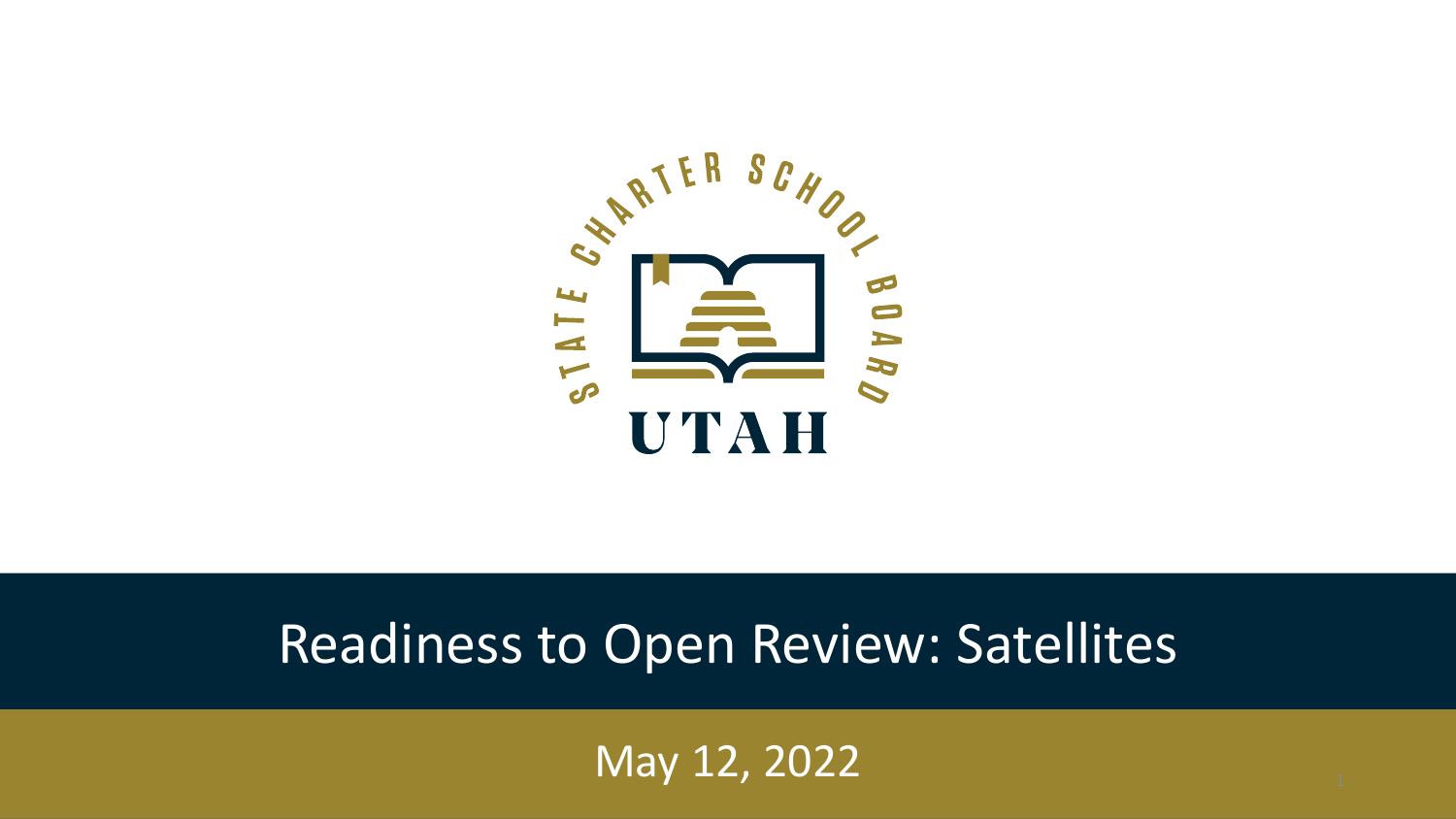

### **CONTENTS**

Beehive Academy-Elementary

Ascent Academy-Saratoga Springs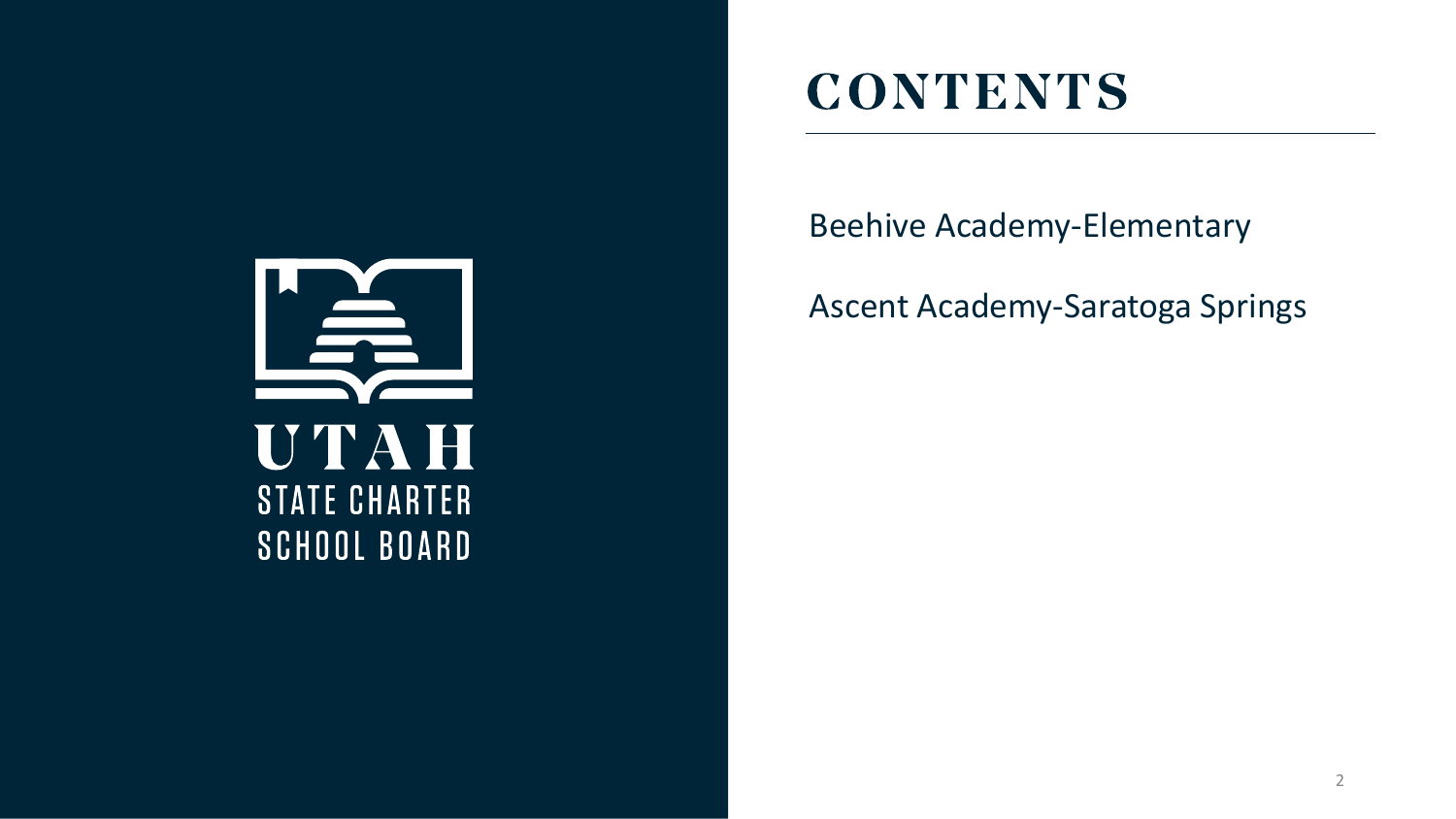

# Beehive Academy-Elementary

#### Mission:

At Beehive, students of diverse cultures achieve academic excellence and personal skills in a challenging and innovative STEM environment to become contributing global citizens.

Location:

Sandy, UT

Grades:

Now serving K-12 students

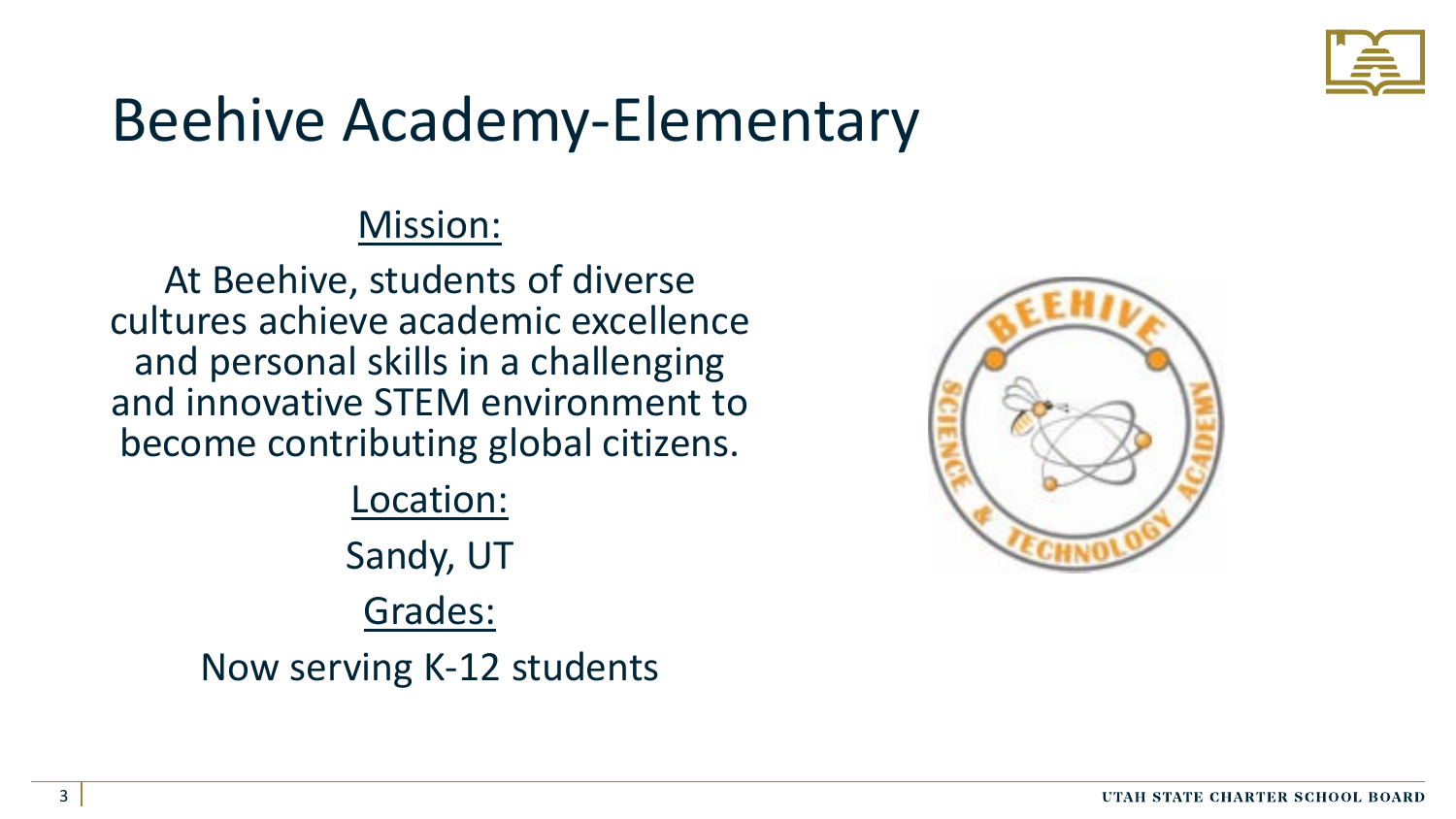

## Beehive Academy-Elementary

- Background checks complete for all board members. (complete)
- Board meetings scheduled and the calendar properly noticed for the upcoming school year. (complete)
- Board has a training schedule in place to include a minimum of three trainings as required by the Annual Certifications. (complete)
- Signed Charter Agreement with Exhibit A that includes your satellite school. (complete)
- Facility financing contract or lease has been uploaded into UCAP. (complete)
- Construction is nearing completion. (in process)
	- Estimated date of occupancy: July 15th
- Adopted a school calendar in an open meeting. (complete)
- Hired at least 85% of staff. (complete)
- Enrolled at least 75% of authorized max for year 1. (complete)<br>• 5/4/22: We projected around 700 student in
	- total for next year and at the moment we enrolled 673 total students.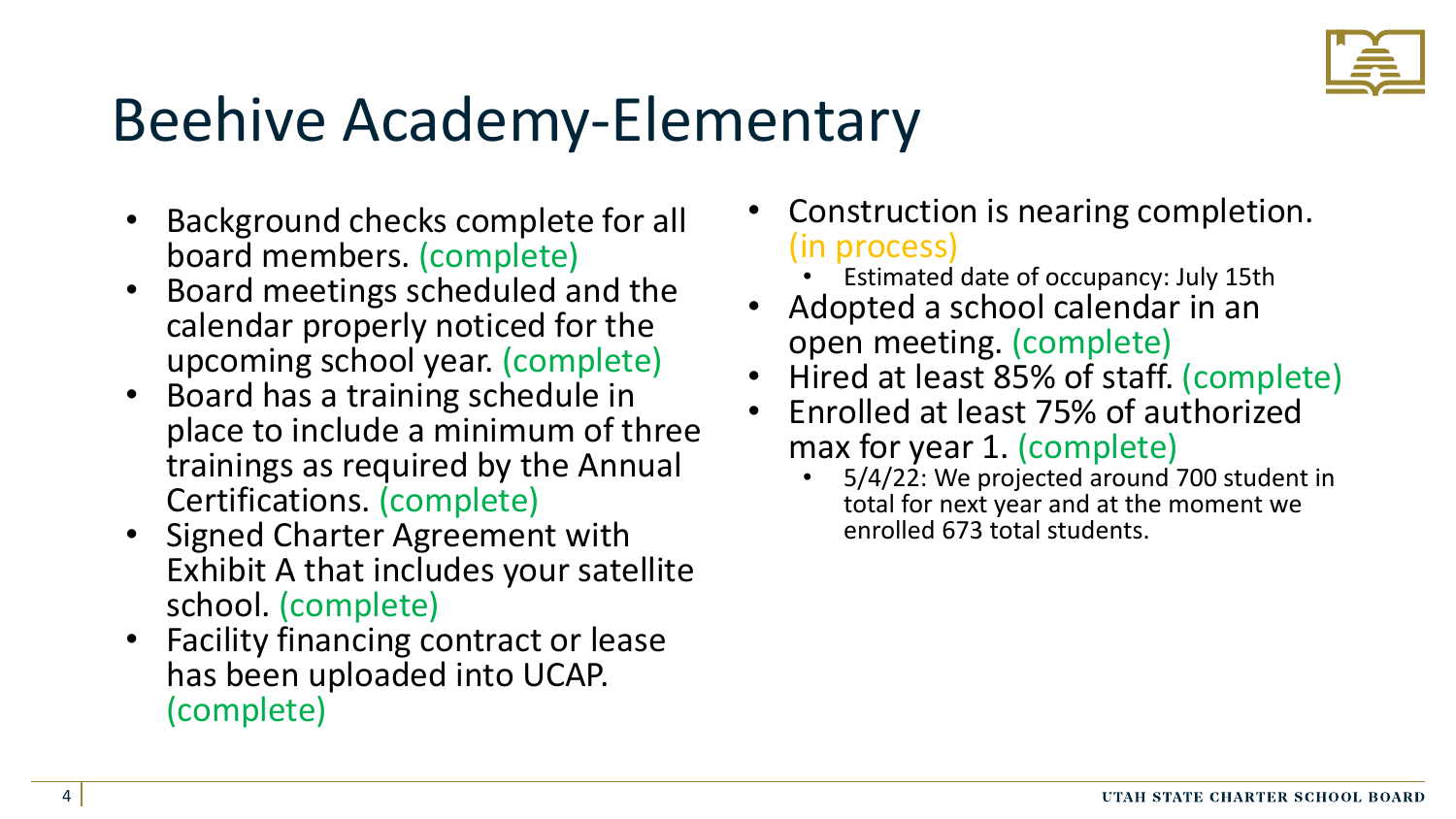

# Ascent Academy-Saratoga Springs

#### Mission:

Ascent Academies of Utah's network of schools utilizes the Schoolwide Enrichment Model to build a strong educational foundation and to provide an enriching, individualized and varied educational experience to all students.

#### Location:

Saratoga Springs, UT

Grades:

K-6